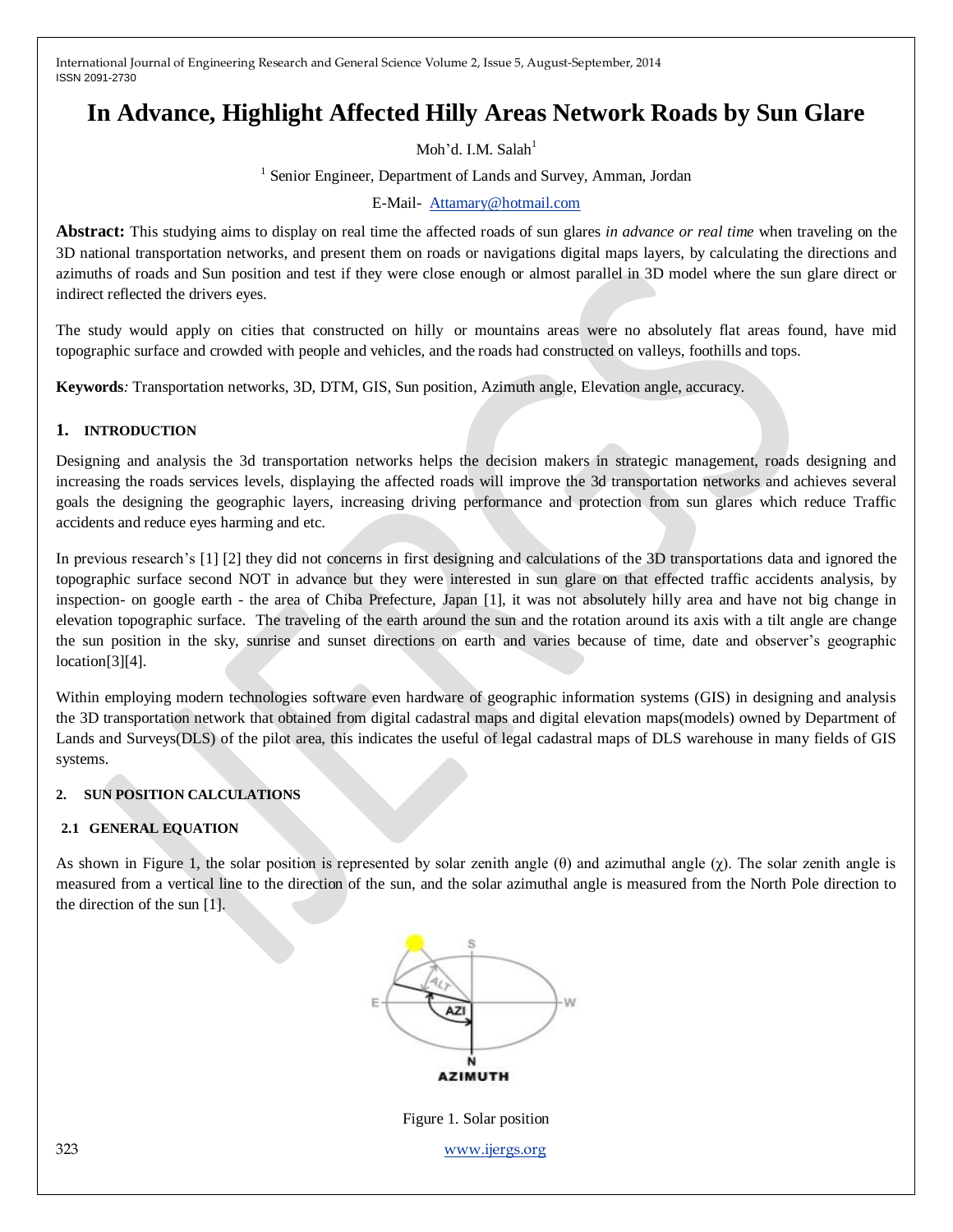Formulae for calculating the solar zenith angle and azimuthal angle are explained here, this method was showed by Murakami, T. (2010) [5]. Solar declination (δ) and hour angle (t) are indices representing the solar position on the celestial sphere. The north celestial pole is expressed as +90 degrees and the south celestial pole is expressed as -90 degrees in solar declination (δ). Hour angle (t) is the angle between the celestial meridian and the great circle that includes solar position and both celestial poles. The position of the sun relative to the earth was estimated by calculating solar declination (δ) and hour angle (t). The solar zenith angle (θ) is determined by latitude and longitude, and the solar zenith angle (θ) was calculated in order to use the solar declination (δ), hour angle (t) and latitude and longitude at the accident spot, as shown in Formula (1). The solar azimuthal angle (θ) at the accident spot is also determined by latitude and longitude, so as a first step in calculating the solar azimuthal angle (θ), the sine and cosine of  $\chi$  were calculated using solar declination  $(\delta)$ , hour angle  $(t)$  and solar zenith angle  $(\theta)$  from Formulae  $(8)$  and  $(9)$ . The values of sine and cosine of  $χ$  are then:

| $cos\theta = sin\delta sin\varphi + cos\delta cos\varphi cost$                                                                    | (1) |
|-----------------------------------------------------------------------------------------------------------------------------------|-----|
| Where                                                                                                                             |     |
| $\theta$ : solar zenith angle (rad)                                                                                               |     |
| $\delta$ : solar declination (rad) $\varphi$ : latitude (deg., at accident spot)                                                  |     |
| $\lambda$ : longitude (deg., at accident spot)                                                                                    |     |
| t: hour angle (deg.)                                                                                                              |     |
| Where,                                                                                                                            |     |
| $\delta$ = 0.006918 -0.399912 cos A+0.070257 sin A-0.006758 cos (2A)+ 0.000907 sin (2A)-0.002697 cos (3A)+0.00148 sin (3A)<br>(2) |     |
| $A = 2\pi/365$                                                                                                                    | (3) |
| Where,                                                                                                                            |     |
| J: day of the year (Julian day)                                                                                                   |     |
| $t = 15 \pi 180 (TST-12)$                                                                                                         | (4) |
| $TST = MST + ET$                                                                                                                  | (5) |
| $MST = GMT + \lambda 15$                                                                                                          | (6) |
| $ET = (0.000075 +$                                                                                                                |     |
| 0.001868cosA-0.032077sinA-0.014615cos(2A)-0.040849sin(2A))12 $\pi$                                                                | (7) |
| Where,                                                                                                                            |     |
| TST: true solar time MST: mean solar time (local time) GMT: Greenwich Mean Time ET: equation of time                              |     |
| $\sin \chi = \cos \delta \sin t \cos \theta$                                                                                      | (8) |
| $Cos\chi = -cos\varphi sin\delta + sin\varphi cos\delta cos t sin\theta$                                                          | (9) |

The calculated values of sinx and cosx are classified into cases, and  $\chi$ 1 and  $\chi$ 2 are calculated as follows. Cosx = 0,  $\chi$ 1=2 $\pi$  - $\chi$ Cos $\chi$ >0 & sinχ<0,  $\chi$ 1=3π+χ If cosχ and sinχ do not fit the two above-mentioned conditions then  $\chi$ 1=π+χ where,  $\chi$ 1>2π  $\chi$ 2= $\chi$ 1 - 2π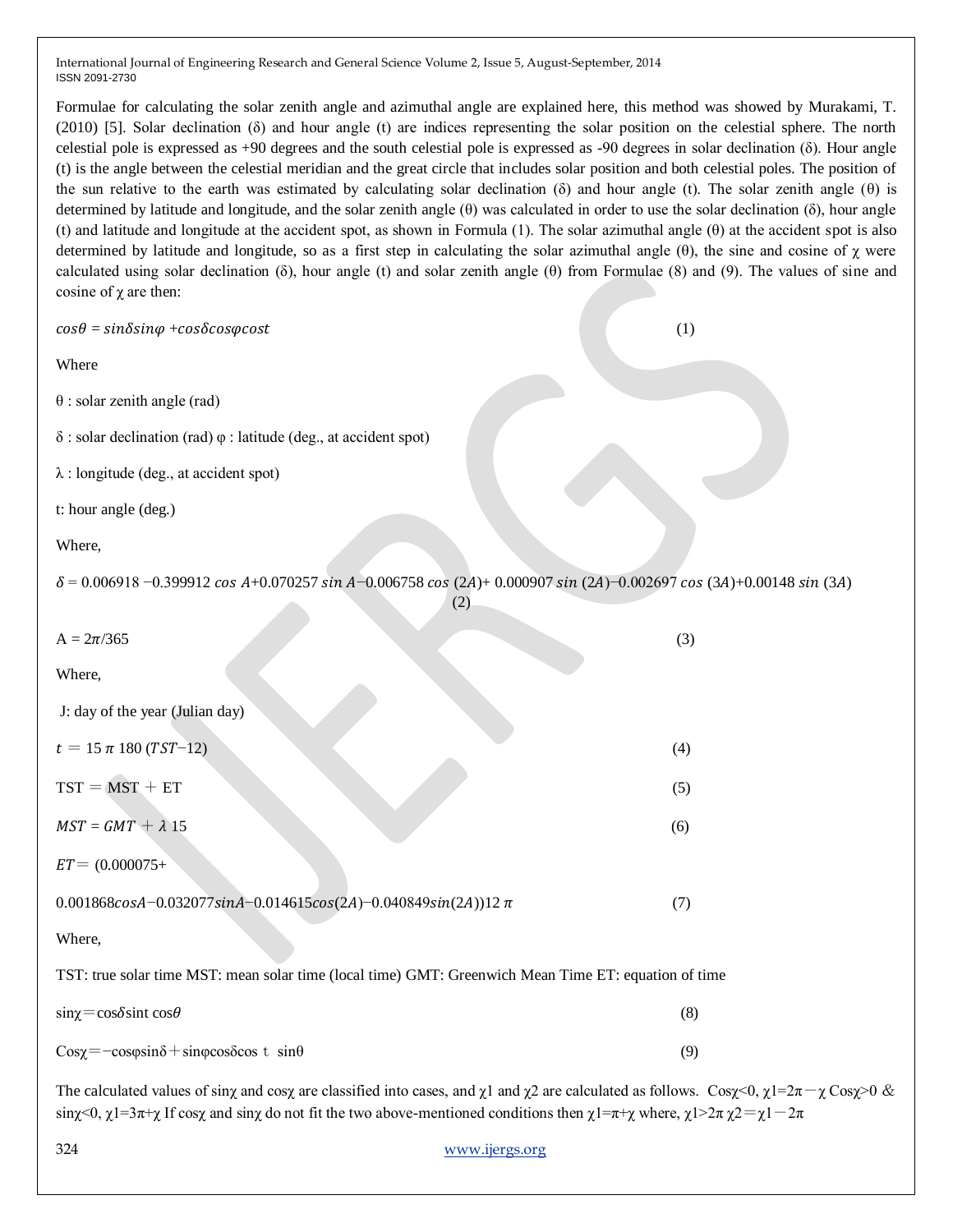If  $\gamma$ 1 is less than  $2\pi$ , then the calculated  $\gamma$ 1 is the solar azimuthal angle. If the calculated  $\gamma$ 1 is more than  $2\pi$ , then the solar azimuthal angle is  $\chi$ 1-2π, which is equal to  $\chi$ 2. Therefore, either of the calculated  $\chi$ 1 or  $\chi$ 2 is the solar azimuthal angle.

#### **2.2 NOAA SOLAR CALCULATOR[6]**

#### **2.2.1 GENERAL**

The calculations in the NOAA Sunrise/Sunset and Solar Position Calculators are based on equations from Astronomical Algorithms, by Jean Meeus[7]. The sunrise and sunset results are theoretically accurate to within a minute for locations between +/- 72° latitude, and within 10 minutes outside of those latitudes. However, due to variations in atmospheric composition, temperature, pressure and conditions, observed values may vary from calculations.

The following spreadsheets can be used to calculate solar data for a day or a year at a specified site. They are available in Microsoft Excel and Open Office format. Please note that calculations in the spreadsheets are only valid for dates between 1901 and 2099, due to an approximation used in the Julian Day calculation. The web calculator does not use this approximation, and can report values between the years -2000 and +3000.

> Day NOAA Solar Calculations day.xls Year NOAA\_Solar\_Calculations\_year.xls

#### **2.2.2 DATA FOR LITIGATION**

The NOAA Solar Calculator is for research and recreational use only. NOAA cannot certify or authenticate sunrise, sunset or solar position data. The U.S. Government does not collect observations of astronomical data, and due to atmospheric conditions our calculated results may vary significantly from actual observed values.

#### **2.2.3 HISTORICAL DATES**

For the purposes of these calculators the current [Gregorian calendar](http://www.esrl.noaa.gov/gmd/grad/solcalc/glossary.html#gregoriancalendar) is extrapolated backward through time. When using a date before 15 October, 1582, you will need to correct for this.

The year preceding year 1 in the calendar is year zero (0). The year before that is -1.

The approximations used in these programs are very good for years between 1800 and 2100. Results should still be sufficiently accurate for the range from -1000 to 3000. Outside of this range, results may be given, but the potential for error is higher.

#### **2.2.4 ATMOSPHERIC REFRACTION EFFECTS**

For sunrise and sunset calculations, we assume  $0.833^{\circ}$  of [atmospheric refraction.](http://www.esrl.noaa.gov/gmd/grad/solcalc/glossary.html#atmosphericrefraction) In the solar position calculator, atmospheric refraction is modeled as:

| Approximate Atmospheric Refraction Correction (°)                                                                |  |  |  |  |  |  |
|------------------------------------------------------------------------------------------------------------------|--|--|--|--|--|--|
| Ю                                                                                                                |  |  |  |  |  |  |
| 58.1"<br>0.000086''<br>0.07''<br>$\frac{1}{3600''}\frac{1}{\tan(h)} - \frac{1}{\tan^3(h)} + \frac{1}{\tan^5(h)}$ |  |  |  |  |  |  |
| $\frac{1^{\circ}}{3600''}(1735'' - 5182'' h + 103.4'' h^{2} - 12.79'' h^{3} + 0.711'' h^{4})$                    |  |  |  |  |  |  |
| $-20.774"$<br>tan(h)<br>3600''                                                                                   |  |  |  |  |  |  |
|                                                                                                                  |  |  |  |  |  |  |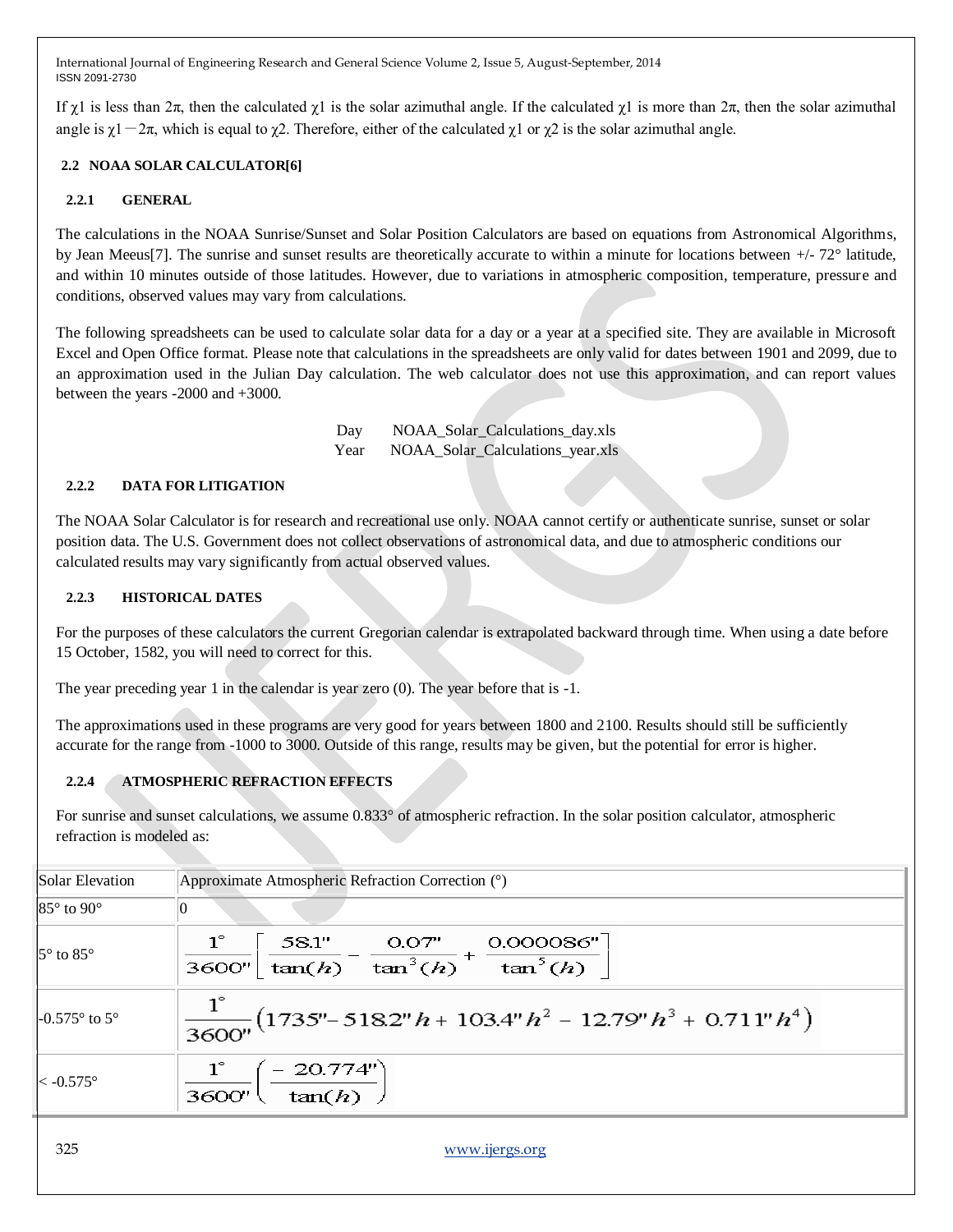The effects of the atmosphere vary with atmospheric pressure, humidity and other variables. Therefore the solar position calculations presented here are approximate. Errors in sunrise and sunset times can be expected to increase the further away you are from the equator, because the sun rises and sets at a very shallow angle. Small variations in the atmosphere can have a larger effect.

### **3. Area of study**

### **3.1 Geography**

The area of study located in Jordan which lies on the continent of Asia between latitudes [29°](http://en.wikipedia.org/wiki/29th_parallel_north) and [34° N,](http://en.wikipedia.org/wiki/34th_parallel_north) and longitudes [35°](http://en.wikipedia.org/wiki/35th_meridian_east) and [40° E](http://en.wikipedia.org/wiki/40th_meridian_east) (a small area lies west of 35°). It consists of an arid plateau in the east, irrigated by oasis and seasonal water streams, with highland area in the west of arable land and Mediterranean evergreen forestry, the highest point in the country is at 1,854 m above sea level, while the lowest is the [Dead](http://en.wikipedia.org/wiki/Dead_Sea) −420 m.

### **3.2 Topography**

The highlands of Jordan separate Jordan's main topographical feature is a dry plateau running from north to south. This rises steeply from the eastern shores of the Jordan River and the Dead Sea, reaching a height of between 610 and 915 meters This plateau area includes most of Jordan's main cities and towns' the Jordan Valley and its margins from the plains of the eastern desert. This region extends the entire length of the western part of the country, and hosts most of Jordan's main population centers.

#### 3.3 **Sun position accuracy determination of area of interest (AOI) extents**.

The table 1, shows the differences of the sun position at extents of AOI (10.00 AM Aug 1 2014, (15 km \*15 km)).calculated by the spreadsheet of NOAA Solar Calculator [6].

| (°) degrees       | latitude | longitude | Sun Elevation | Sun Azimuth |
|-------------------|----------|-----------|---------------|-------------|
| Left lower corner | 31.9     | 35.9      | 50.9          | 100.8       |
| Right top corner  | 32.1     | 36.1      | 51.0          | 101.2       |
| Changing          |          |           | 0.2           | 0.4         |

Table 1: Sun position of AOI extents

As shown in the figure 2, The angular diameter of Sun, when seen from Earth is approximately 32 arcminutes (1920 arcseconds or 0.5 degrees)[8] and While differences in elevation and azimuth is less than 0.4° in 15 km lengths , as illustrated above It could be to use the average of corners of AOI extent, Latitude  $= 32.0$  and longitude  $= 36.0$  for the following calculations related to sun position.



Figure 2: The angular diameter of Sun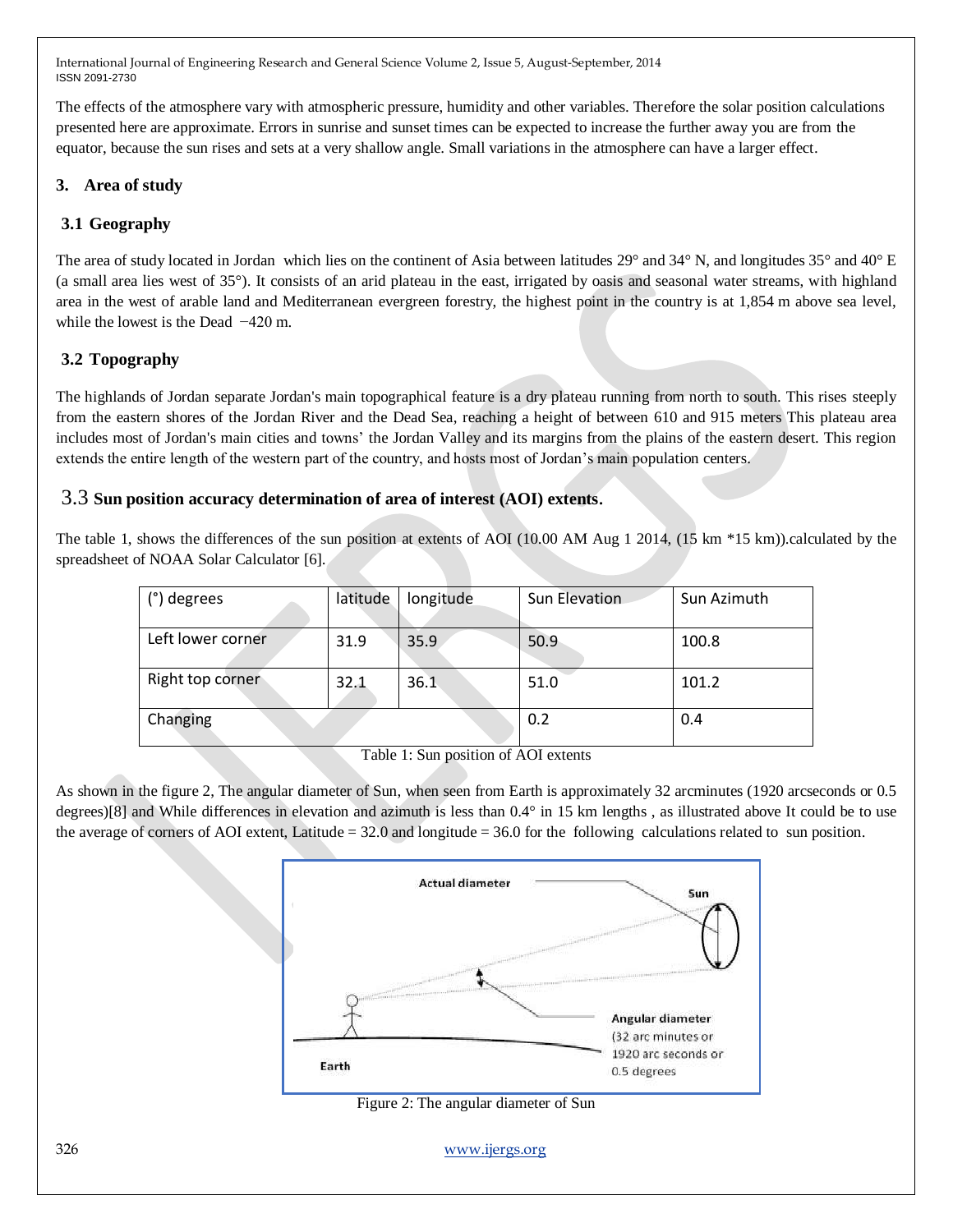## 4. Azimuth and zenith calculation of transportation.

To do further analysis on transportation networks layer and sun position it is recommended to add fields and field's values this layer in the GIS model, Azimuth, Zenith (elevations) of roads and sun position and do the calculation of each record of roads.

The main layers used in these calculation the transportation networks that derived from with high accuracy digital cadastral of DLS and the digital terrain model (DTM) derived from aerial photography shown in figure 3.



Figure 3: left DTM, right transportation network of AOI

The figure 4, shows the GIS presentation of transportations network that derived from the cadastral maps with high accuracy, The (DLS) owns reliable, comprehensive and accurate digital information which serves the objectives of comprehensive national development and is available to clients by easy, equitable and transparent means, to satisfy their needs.



Figure 4: Roads segments and cadastral boundaries.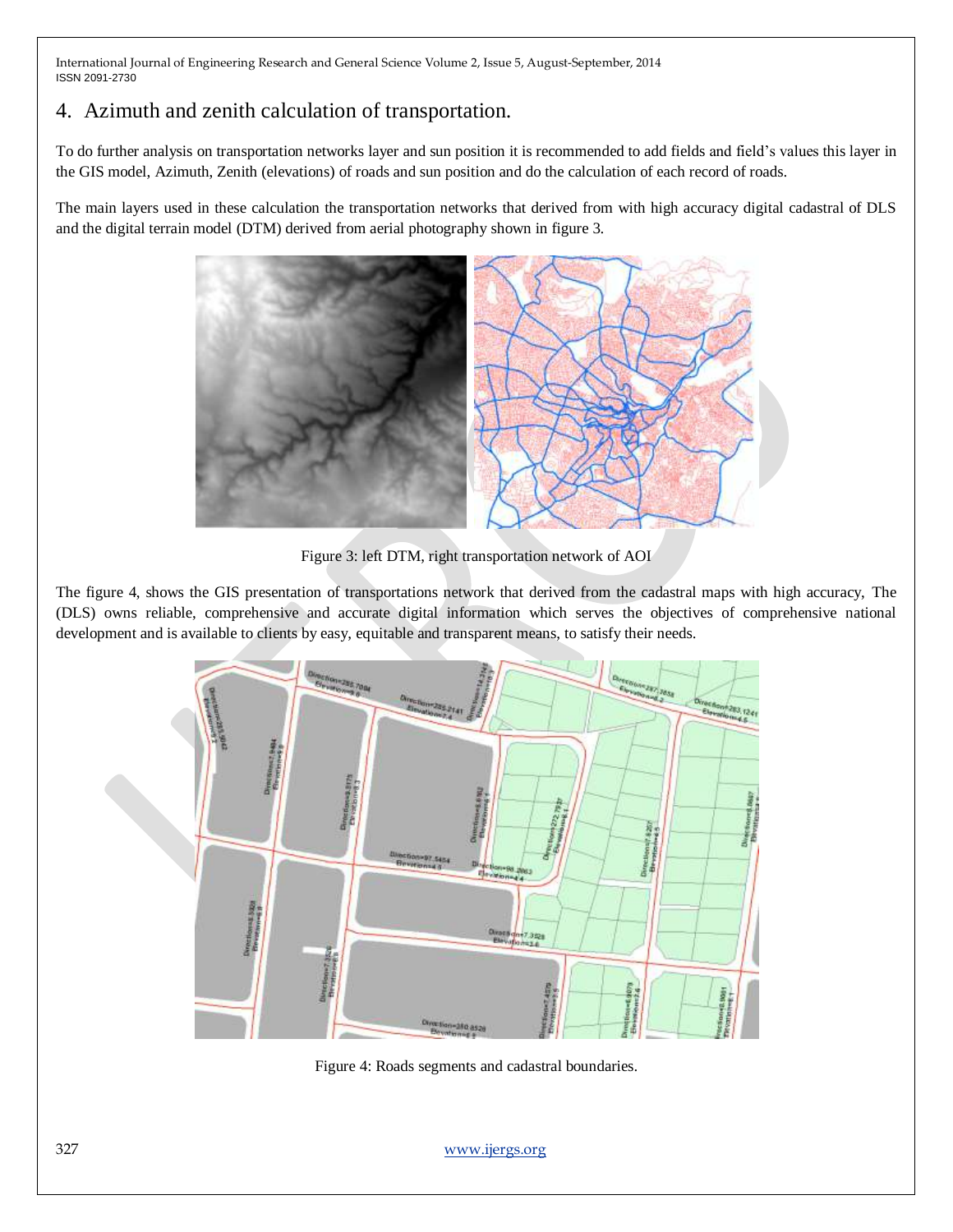# 4.1Azimuth(direction):

By definition, the azimuth of a line is the direction given by the angle between the meridian and the line measured in a clockwise direction either from the north or south branch of the meridian [9] (Anderson & Mikhail, 1998).

The geometry of a straight line can be described using a direction and a distance this can be used by the function Adding COGO attribute to a feature class and update COGO attribute[10] Shown in figure 5, and table 2.



Figure 5 direction and distance

| <b>ZMainroads</b> |                         |                 |             |  |  |  |  |  |  |
|-------------------|-------------------------|-----------------|-------------|--|--|--|--|--|--|
|                   | <b>OBJECT</b> Direction | <b>Distance</b> | Layer       |  |  |  |  |  |  |
| 19                | 69.0797                 | 200.587         | MAIN        |  |  |  |  |  |  |
| 20                | 69.5850                 | 116,861         | <b>MAIN</b> |  |  |  |  |  |  |
| 21                | 69.0097                 | 125.786         | MAIN        |  |  |  |  |  |  |
| 22                | 9.8306                  | 169.822         | <b>MAIN</b> |  |  |  |  |  |  |
|                   | .                       | arr ars         | A. 11.1     |  |  |  |  |  |  |

Table 2: results of COGO attributes.

| Other way of calculation the azimuth. |      |
|---------------------------------------|------|
| Azimuth formula is:                   |      |
| Azimuth = ATAN $\Delta Y/\Delta X$    | (11) |
| Where                                 |      |
| $\Delta Y = YB - YA$                  | (12) |
| $\Delta X = XB - XA$                  | (13) |

By adding the fields of  $Start(x,y)$  and  $End(x,y)$  of road segments to attribute tables and calculate the above formulas. [11] [12]

## 4.2Zenith

Convert 2D features to 3D features by deriving the height value from a surface. There is a geoprocessing tools that allow you to obtain 3D properties from a surface: [Interpolate Shape](http://resources.arcgis.com/en/help/main/10.1/00q9/00q90000006m000000.htm) which Interpolates z-values for a feature class based on elevation derived from a raster, triangulated irregular network (TIN), or terrain dataset [13]as shown if figure 6 and table 3.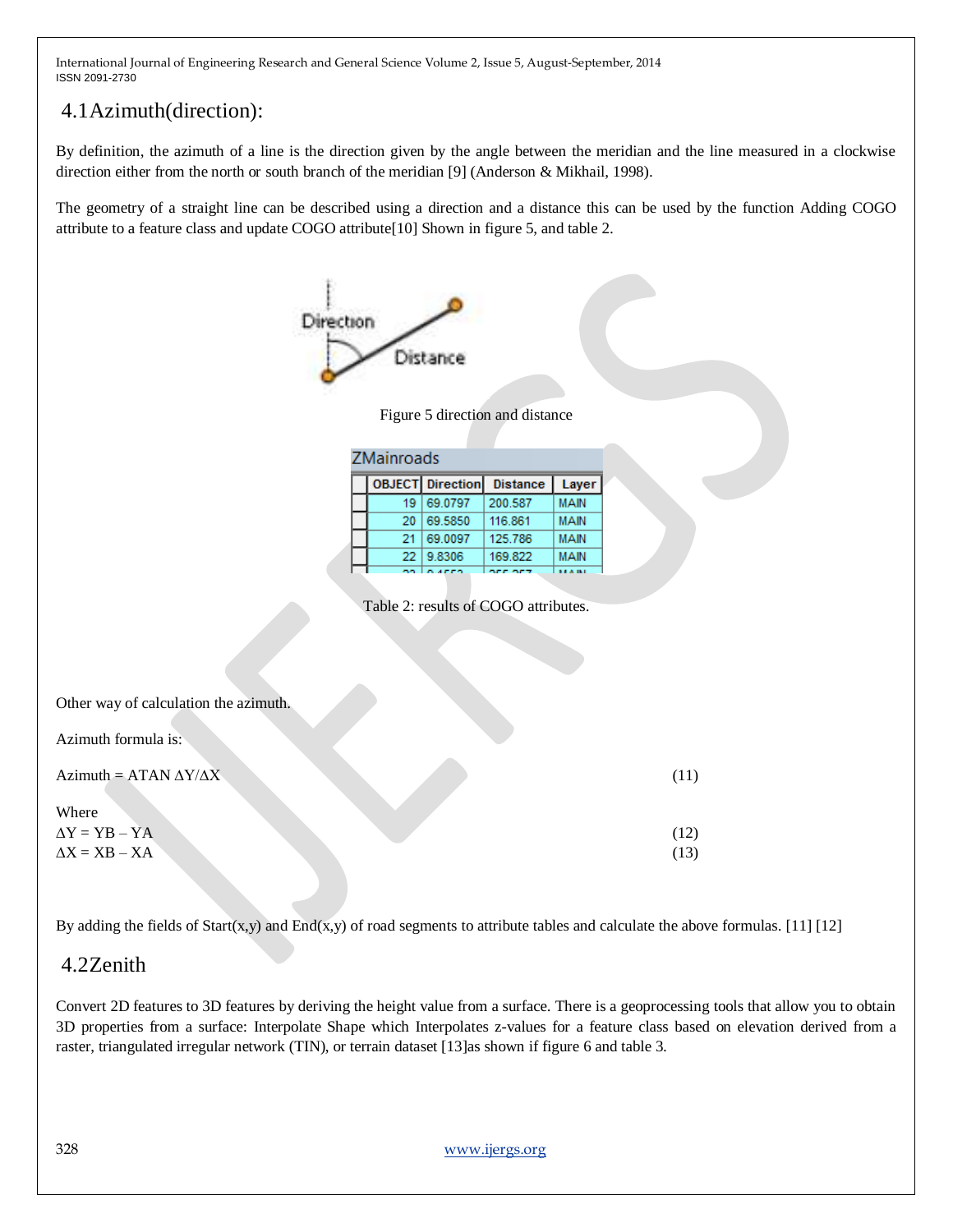International Journal of Engineering Research and General Science Volume 2, Issue 5, August-September, 2014 ISSN 2091-2730 **INPUT OUTPUT** Figure 6: interpolation method. ElevAng Zf Zt Zdelta **Elevation Distance Direction** 836.0034 834.1553 1.8481  $0.06$ 30.566 99.9250 3.4586 2.383 832.5464 830.1634  $0.04$  67.823 99.6694 2.0115 780.8045 1.2513  $0.06$ 22.073 98.9314 3.2432 782.0558 849.0919 851.4408 2.3489 98.7148 2.0065  $0.04$  67.02 942.3719 942.1184 0.2535  $0.05$  5.129 98.7135 2.8286 849.1185 848.6219 0.4966  $0.01$  40.578 98.5950 0.7009 044 8497 04.4.0007 0.040 סדפילר בחת no cene  $1.700E$ Table 3: interpolation method tabular results. Zenith formula is:  $\text{Zenith} = \text{ATAN} (\Delta Z / D)$  (14) Where  $\Delta Z = ZB - ZA$  (15)  $D = (\Delta X 2 + \Delta Y 2)^{1/2}$  (16) By adding the fields of Start (Z) and End (Z) of road segments to attribute tables of the transportation layer and calculate their values by the above formulas.

## 5. Data analysis

## 5.1Sun position analysis

The purpose of this part is to determine how sun position angles vary with season and time of day, NOAA spread sheet [7] was used to analyze the elevations and azimuth of the sun of AOI (32, 36) in the year 2014.

The results of this analysis are shown in Table 4, The changing of sun position (elevation, azimuth) during changing the dates and times, The lowest sun elevations are obviously in morning and evening of days, and decreasing in winter season, it is said that sun elevation is lowest in winter more than any other season, The changing of Azimuth was obviously minimum values in the morning, and was maximum values in evening in the summer, while the winter had maximum values in the morning and was minimum values in evening. The negative sign (red) in the table indicates that the sun below the horizon plans.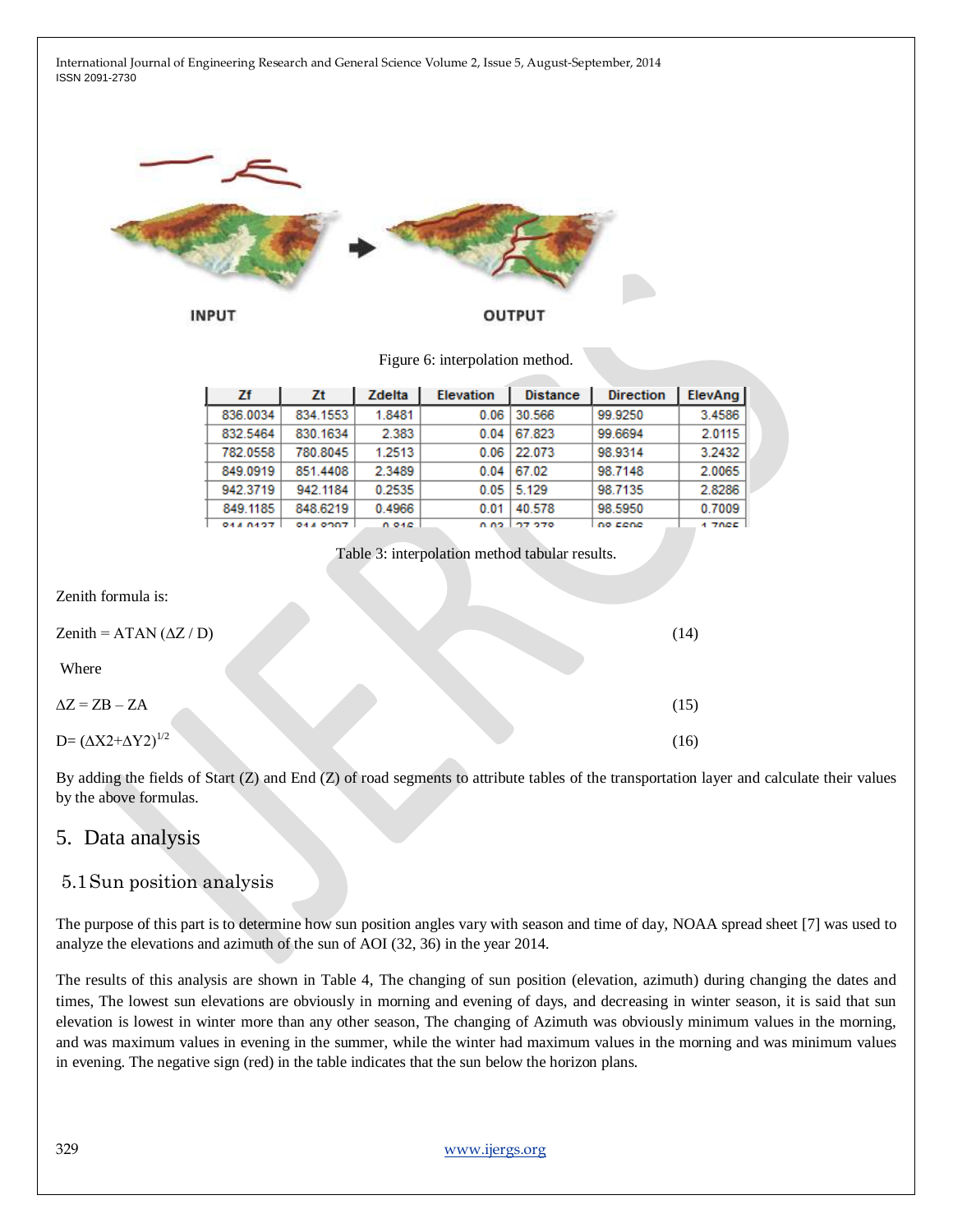The changing of sun position means that the affected roads of sun glares also vary with season and time of day, the effected next month will not be the same of the effected of today , so affected can be expected and present in advance.

|            | sun elevation |                         |       |       |         |               | sun Azimuth |                         |        |        |        |        |
|------------|---------------|-------------------------|-------|-------|---------|---------------|-------------|-------------------------|--------|--------|--------|--------|
| date       | Clock (hrs)   |                         |       |       |         |               | Clock (hrs) |                         |        |        |        |        |
|            | 6             | $\overline{\mathbf{z}}$ | 8     | 17    | 18      | 19            | $\bf 6$     | $\overline{\mathbf{z}}$ | 8      | 17     | 18     | 19     |
| 01/01/2014 | -19.90        | $-7.83$                 | 3.75  | 7.12  | $-4.08$ | $-16.01$      | 105.30      | 112.26                  | 120.02 | 237.29 | 245.42 | 252.59 |
| 15/01/2014 | $-20.25$      | $-8.03$                 | 3.77  | 9.35  | $-1.81$ | <b>-13.89</b> | 102.87      | 109.94                  | 117.71 | 237.91 | 246.27 | 253.65 |
| 01/02/2014 | -19.25        | $-6.79$                 | 5.28  | 12.67 | 1.45    | $-11.02$      | 98.61       | 105.95                  | 113.86 | 240.45 | 249.09 | 256.76 |
| 15/02/2014 | $-17.22$      | $-4.58$                 | 7.68  | 15.56 | 3.89    | $-8.63$       | 94.49       | 102.10                  | 110.16 | 243.91 | 252.70 | 260.57 |
| 01/03/2014 | $-14.26$      | $-1.39$                 | 10.92 | 18.34 | 6.29    | $-6.35$       | 90.16       | 98.00                   | 106.19 | 248.40 | 257.21 | 265.20 |
| 15/03/2014 | <b>40.68</b>  | 2.30                    | 14.68 | 20.88 | 8.52    | $-4.18$       | 85.87       | 93.84                   | 102.07 | 253.60 | 262.29 | 270.32 |
| 01/04/2014 | -5.99         | 6.75                    | 19.37 | 23.59 | 10.99   | $-1.59$       | 80.87       | 88.83                   | 96.95  | 260.32 | 268.70 | 276.65 |
| 15/04/2014 | $-2.26$       | 10.25                   | 22.91 | 25.55 | 12.88   | 0.67          | 76.99       | 84.82                   | 92.71  | 265.74 | 273.76 | 281.56 |
| 01/05/2014 | 1.46          | 13.55                   | 26.18 | 27.55 | 14.92   | 2.72          | 72.92       | 80.52                   | 88.03  | 271.27 | 278.83 | 286.40 |
| 15/05/2014 | 3.54          | 15.58                   | 28.11 | 29.14 | 16.61   | 4.51          | 69.83       | 77.20                   | 84.36  | 275.16 | 282.33 | 289.68 |
| 01/06/2014 | 4.94          | 16.82                   | 29.21 | 30.83 | 18.41   | 6.44          | 66.95       | 74.11                   | 80.92  | 278.26 | 285.07 | 292.16 |
| 15/06/2014 | 5.12          | 16.89                   | 29.20 | 31.90 | 19.51   | 7.59          | 65.55       | 72.65                   | 79.32  | 279.27 | 285.91 | 292.88 |
| 01/07/2014 | 4.39          | 16.12                   | 28.41 | 32.51 | 20.09   | 8.12          | 65.28       | 72.44                   | 79.14  | 278.64 | 285.31 | 292.26 |
| 15/07/2014 | 3.16          | 14.93                   | 27.29 | 32.28 | 19.78   | 7.69          | 66.32       | 73.62                   | 80.51  | 276.67 | 283.55 | 290.61 |
| 01/08/2014 | 1.29          | 13.14                   | 25.63 | 30.80 | 18.19   | 5.93          | 69.18       | 76.71                   | 83.95  | 272.90 | 280.21 | 287.53 |
| 15/08/2014 | $-0.54$       | 11.53                   | 24.14 | 28.53 | 15.86   | 3.51          | 72.72       | 80.44                   | 88.02  | 269.10 | 276.80 | 284.38 |
| 01/09/2014 | $-3.05$       | 9.53                    | 22.18 | 24.67 | 11.99   | $-0.28$       | 78.13       | 86.03                   | 94.03  | 264.14 | 272.24 | 280.08 |
| 15/09/2014 | -4.93         | 7.81                    | 20.39 | 20.85 | 8.26    | $-4.49$       | 83.20       | 91.18                   | 99.48  | 260.02 | 268.32 | 276.28 |
| 01/10/2014 | $-7.08$       | 5.71                    | 18.06 | 16.24 | 3.87    | $-9.01$       | 89.23       | 97.22                   | 105.75 | 255.41 | 263.78 | 271.73 |
| 15/10/2014 | $-9.04$       | 3.70                    | 15.73 | 12.39 | 0.48    | $-12.62$      | 94.34       | 102.24                  | 110.85 | 251.49 | 259.81 | 267.62 |
| 01/11/2014 | $-11.60$      | 1.11                    | 12.59 | 8.52  | $-3.52$ | $-16.07$      | 99.80       | 107.51                  | 116.05 | 246.97 | 255.11 | 262.65 |
| 15/11/2014 | $-13.83$      | $-1.51$                 | 9.91  | 6.35  | $-5.48$ | $-17.82$      | 103.29      | 110.77                  | 119.15 | 243.55 | 251.55 | 258.85 |
| 01/12/2014 | $-16.35$      | $-4.31$                 | 7.06  | 5.23  | $-6.34$ | $-18.45$      | 105.80      | 443.04                  | 121.12 | 240.28 | 248.19 | 255.28 |
| 15/12/2014 | <b>-18.29</b> | 6.31                    | 5.09  | 5.45  | $-5.90$ | $-17.86$      | 106.48      | 113.50                  | 121.41 | 238.27 | 246.21 | 253.26 |
| 01/01/2015 | 19.88         | $-7.82$                 | 3.76  | 7.09  | $-4.11$ | $-16.04$      | 105.33      | 112.29                  | 120.06 | 237.29 | 245.42 | 252.58 |

#### Table 4: sun position analysis results

The results of this analysis are shown in Table 5, the statistical summary of the above tables 4 of Sun Position analysis shows the interval of elevation angles and their azimuth intervals for the months around sharp clocks intervals.

|                          |         | Clock (hrs) |          |          |          |         |  |  |
|--------------------------|---------|-------------|----------|----------|----------|---------|--|--|
|                          | 6       |             | 8        | 17       | 18       | 19      |  |  |
| <b>Elevations angles</b> | $1 - 5$ | $2 - 17$    | $4 - 30$ | $7 - 33$ | $0 - 20$ | $1 - 8$ |  |  |
| <b>Azimuths angles</b>   | 65-73   | 72-107      | 79-12    | 238-270  | 257-285  | 281-292 |  |  |
| months                   | May-Aug | March-Nov   | all year | all year | Feb-Nov  | Apr-Sep |  |  |

Table 5. The changing of sun position in different times of a year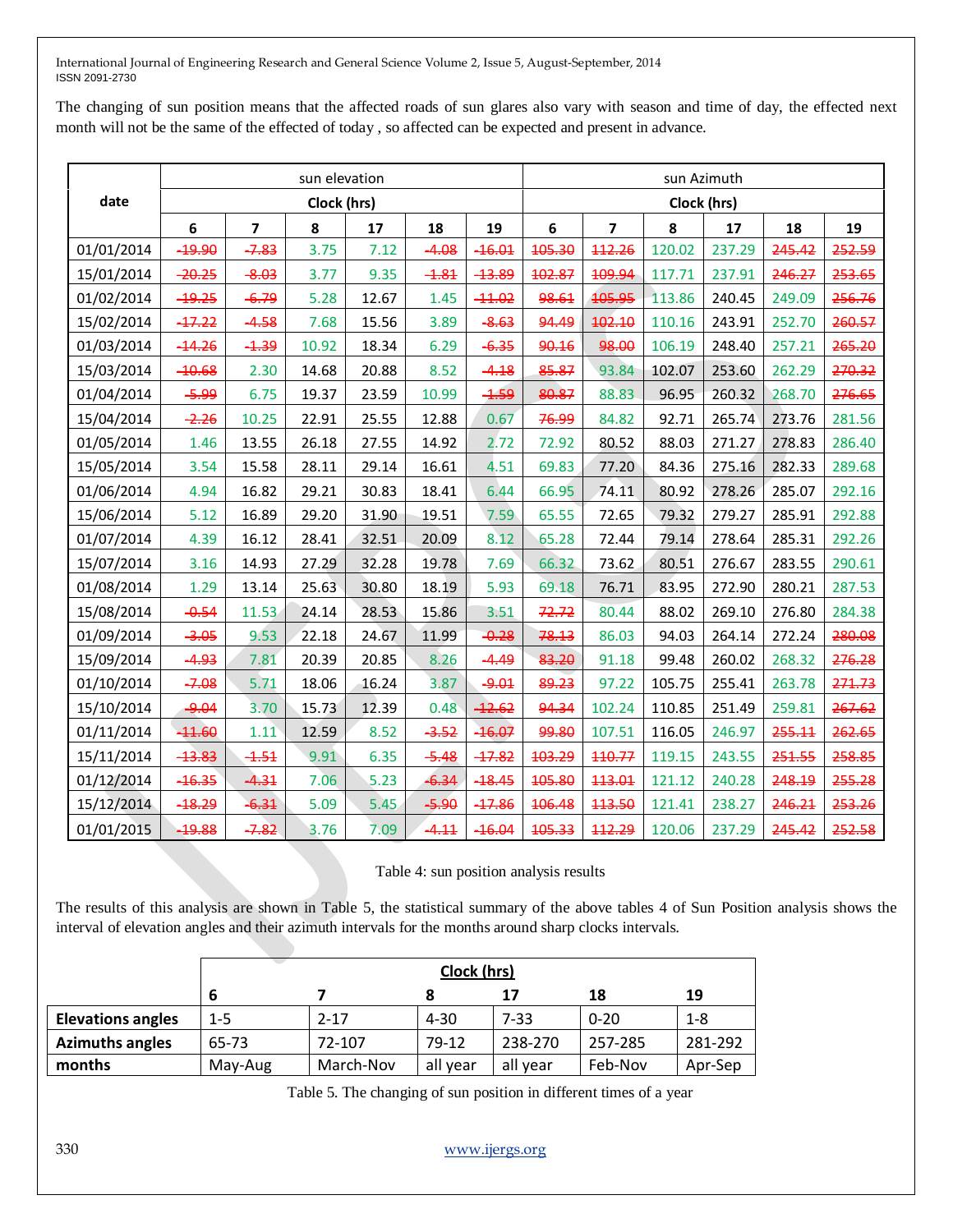The results of this analysis are shown in Table 6, the statistical summary of the previous table 4, Where the Sun Position is less than 10 degrees which may effects and analysis the transportation network.

|                          | Clock (hrs) |        |                  |         |    |    |  |
|--------------------------|-------------|--------|------------------|---------|----|----|--|
|                          |             |        |                  | 17      | 18 | 19 |  |
| <b>Elevations angles</b> |             |        | Less than 10     |         |    |    |  |
| <b>Azimuths angles</b>   |             | 65-120 |                  | 237-292 |    |    |  |
| months                   |             |        | Jan-Apr, Sep-Dec |         |    |    |  |

Table 6 the changing of sun position less than 10° during a year

## 5.2Transportation layer analysis

The table 7, shows the result of ArcGis spatial analysis of the transportation layer, there are a lot of roads segments exists have the ranges of sun elevation and azimuth that analyzed in previous section of sun position analysis.

|                          |                 |                  | 17           | 18            | 19                |               |
|--------------------------|-----------------|------------------|--------------|---------------|-------------------|---------------|
| <b>Elavations angles</b> | $1 - 5$         | $2 - 17$         | $4 - 30$     | $7 - 33$      | $0 - 20$          | $1 - 8$       |
| <b>Azimuths angles</b>   | $180\pm(65-73)$ | $180\pm(72-107)$ | 180±(79-102) | 180±(238-270) | $180\pm(257-285)$ | 180±(281-292) |
| months                   | May-Aug         | March-Nov        | All year     | All year      | Feb-Nov           | Apr-Sep       |
| roads segments           | 918             | 2953             | 1726         | 991           | 2559              | 1549          |

Table 7: roads segments counts effected by sun glare in different times.

While the table 8, shows the result of ArcGis spatial analysis of the transportation layer, the elevation of sun and roads less than 10° have the same ranges of time, azimuth and months.

|                          |   | Clock (hrs)      |      |    |         |    |  |  |  |  |
|--------------------------|---|------------------|------|----|---------|----|--|--|--|--|
|                          | 6 |                  |      | 17 | 18      | 19 |  |  |  |  |
| <b>Elavations angles</b> |   | less the 10      |      |    |         |    |  |  |  |  |
| <b>Azimuths angles</b>   |   | 65-120           |      |    | 237-292 |    |  |  |  |  |
| <b>Months</b>            |   | Jan-Apr, Sep-Dec |      |    |         |    |  |  |  |  |
| roads segments           |   |                  | 4370 |    |         |    |  |  |  |  |

Table 8 roads segments counts less than 10°.

## 6. Final results

6.1Determine the angle of views.

The front windshields of vehicle is the most important factor of determining the angle of views of the driver eyes where the driver face sun glare.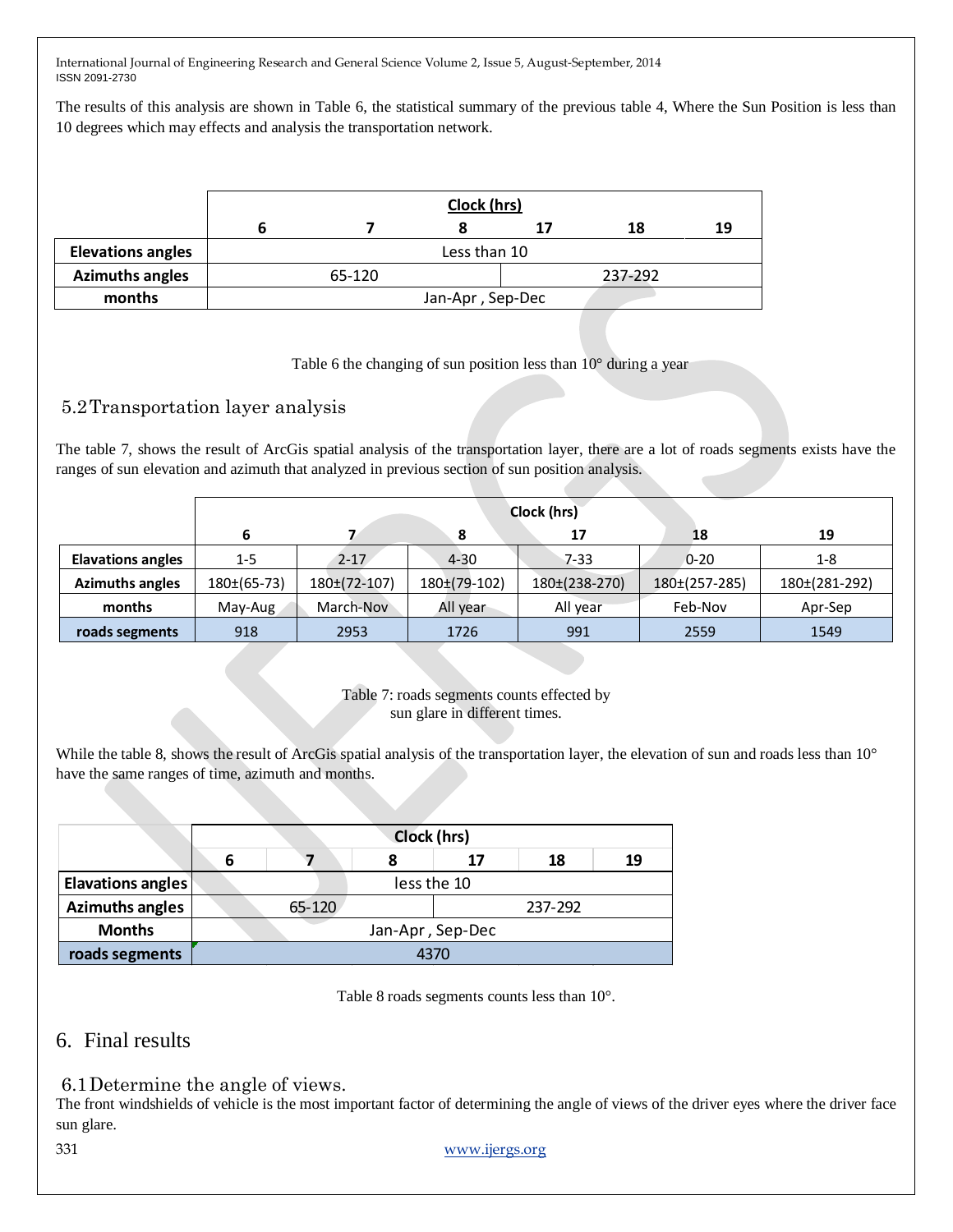The figure 7, shows the vertical angle of view approximately equal to  $12.5$  ° calculate by sin rule which equal to half of horizontal angle of view measured from the straight sightline parallel to road segment of driver eyes to the left side of front windshields shown in the figure 8.

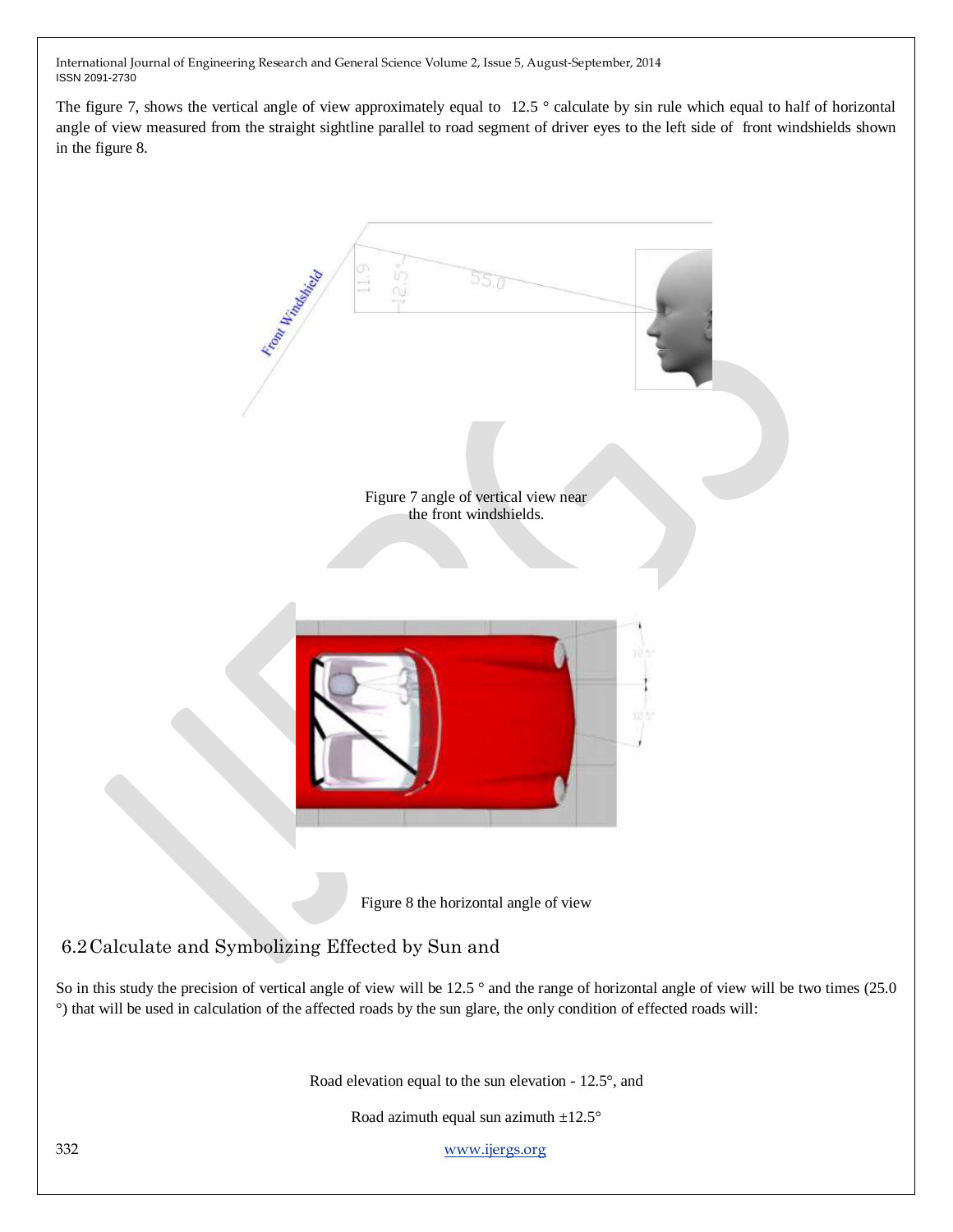Calculation the sun position in the attribute table of transport using model builder ESRI[14],ESRI's Model Builder application with which a model, or geospatial data processing workflows, can be created to streamline or automate geospatial processing tasks, Model Builder uses a geographical user interface (GUI) which is a graphic interface that looks like a workflow with which many people are familiar figure 9, One advantage of Model Builder is that computer programming is not required to create a fully functional model; and thus opens up the application to be used by more people. [15]

|           | <b>SunPostionCalc</b>                        | - | □            | $\times$ |  |
|-----------|----------------------------------------------|---|--------------|----------|--|
| Time      |                                              |   |              | ∧        |  |
| Now       |                                              |   |              |          |  |
| Date      |                                              |   |              |          |  |
| Today     |                                              |   |              |          |  |
| Latitude  |                                              |   |              |          |  |
| 32        |                                              |   |              |          |  |
| Longitude |                                              |   |              |          |  |
| <b>B6</b> |                                              |   |              | w        |  |
|           |                                              |   |              |          |  |
| OK        | Cancel                                       |   | Show Help >> |          |  |
|           | Environments                                 |   |              |          |  |
|           |                                              |   |              |          |  |
|           |                                              |   |              |          |  |
|           | Figure 9: interface Sun position application |   |              |          |  |

The figure 10, shows the procedure of sun position application done by model builder ESRI, the calculation of sun elevation and sun azimuth in moment of execute the model.

By Model builder

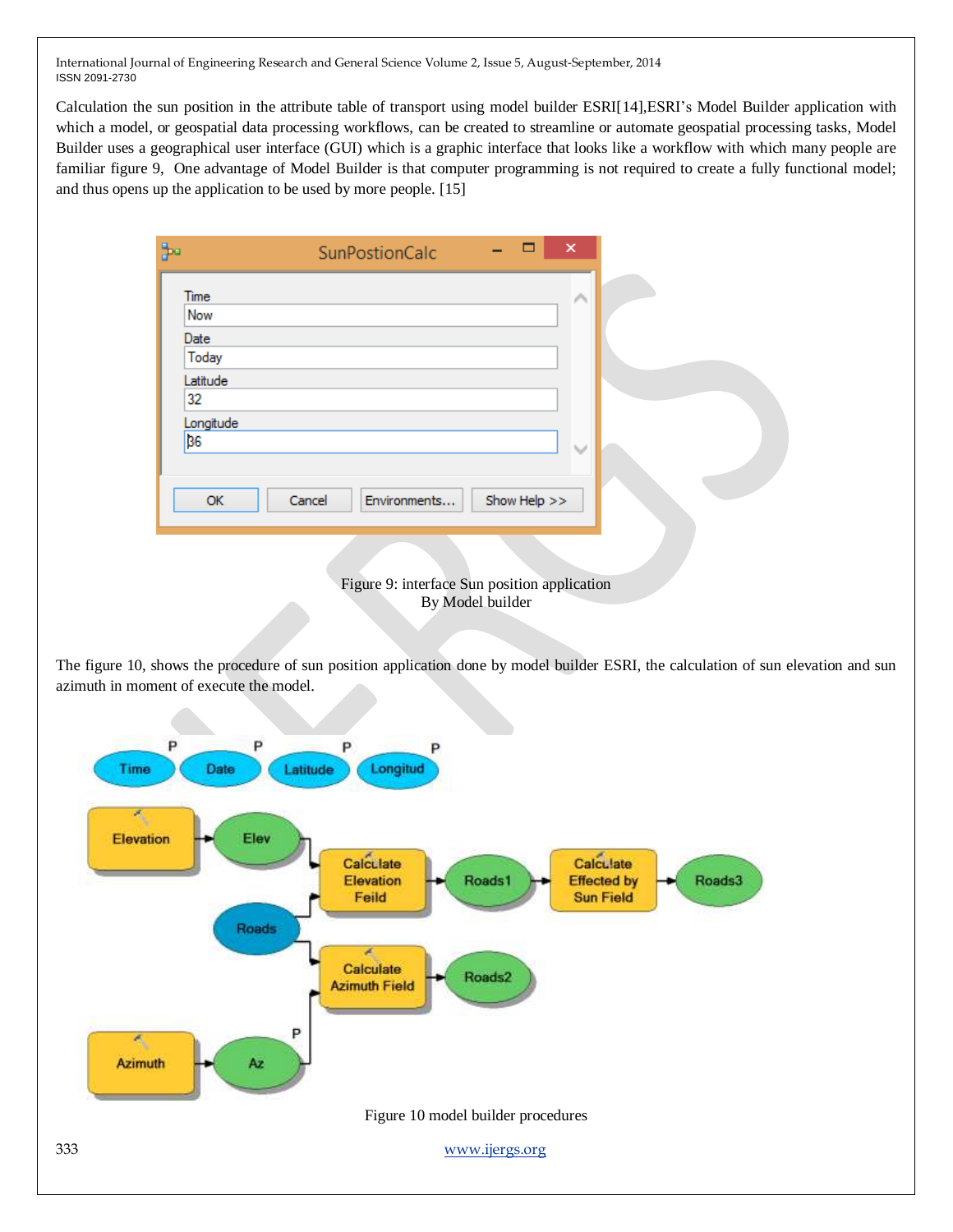The table 9, shows the real values the sun position of all roads segments records that calculated by model builder before, the values of effected roads by sun glare and the roads segments azimuth and zenith (elevation) values.

| Sun Elevat | RoadZen | <b>SunAzimuth</b> | <b>RoadAz</b> | <b>Effected by Sun</b> |
|------------|---------|-------------------|---------------|------------------------|
| 8.568876   | 11.66   | 100.389832        | 219.79        | <b>NO</b>              |
| 8.568876   | 12.52   | 100.389832        | 243.44        | <b>NO</b>              |
| 8.568876   | 12.52   | 100.389832        | 2.00          | <b>NO</b>              |
| 8.568876   | 13.07   | 100.389832        | 89.22         | <b>NO</b>              |
| 8.568876   | 8.64    | 100.389832        | 102.80        | YES                    |
| 8.568876   | 10.62   | 100.389832        | 102.58        | YES                    |
| 8.568876   | 10.19   | 100.389832        | 104.30        | YES                    |
| 8.568876   | 7.56    | 100.389832        | 97.56         | YES                    |
| 8.568876   | 6.68    | 100.389832        | 98.85         | YES                    |
| 8.568876   | 5.10    | 100.389832        | 101.00        | YES                    |
| 8.568876   | 5.75    | 100.389832        | 98.05         | YES                    |
| 8 568876   | 8.87    | 100.389832        | Q7 44         | <b>VFS</b>             |

#### Table 9: final result attributes value of Sun Position.

Figure 11, shows the GIS presentation of transportations network in 2D view of the affected roads by sun glares at specific time of Model Builder execution and symbolizes them.



Figure 11:2D road map of affected roads by sun glare.

Figure 12, shows the GIS presentation of transportations network ws 3D view of the best route sample of traveling to destination place using navigation system applications, and symbolizes the affected road of sun glare with special symbol.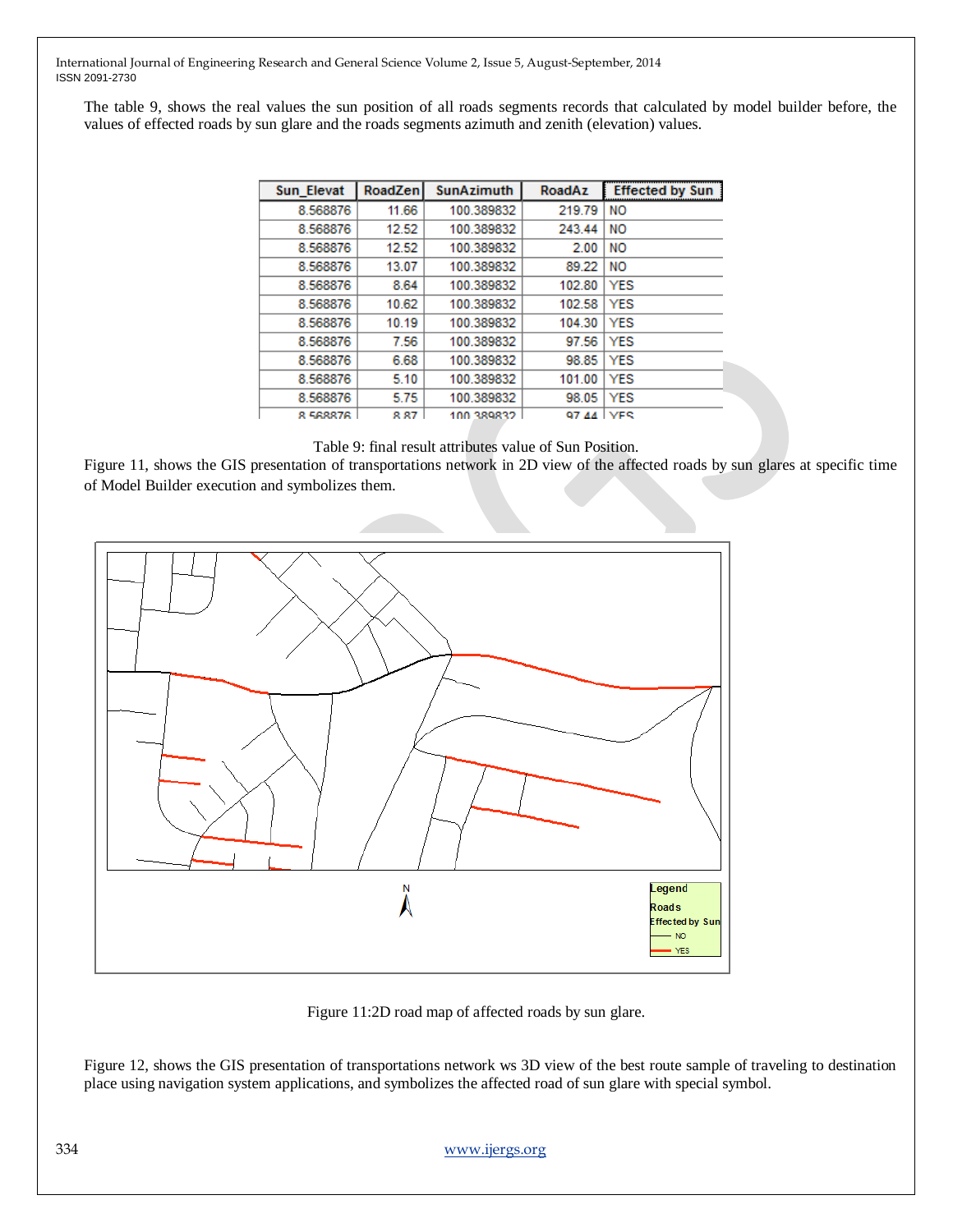

Figure 12: 3D view of the affected roads of sun glares.

# 7. Conclusions

The analyses show the affected roads by sun glare and Adding special symbol on transportation maps or navigations maps that have been effected on real time on the digital maps of the transportation network or on navigation maps systems, to reach this approach each transportation layer prepared in 3D model means have the elevation and azimuth attributes and values of all features of the GIS data.

This study was applied for big area (15km\*15km) and it may be used for a specific or single and important road to analysis the effect of sun glare of each segment of the road in different times and dates and in advance .

The changes of sun position changes in seasons in the hilly areas and more effected the transportation network when the sun elevation in is lowest in winter and affected more roads than summer days in the north part of earth.

The useful of this study are showing messages on the intelligent traffic signs shows the following road affected by Sun glare, controls the speed on effected roads, reducing eyes harming, reducing car accidents , drivers can determined the time of travel, and Drivers change the route of travel.

#### **REFERENCES:**

- [1] Hagita, K., Mori, K. (2013) The Effect of Sun Glare on Traffic Accidents in Chiba Prefecture, 277-0882, Japan. Proceedings of the Eastern Asia Society for Transportation Studies, Vol.9, 2013.
- [2] Hagita, K., Mori, K. (2011) Analysis of the Influence of Sun Glare on Traffic Accidents in Japan. Journal of the Eastern Asia Society for Transportation Studies, Vol.9, 1775-1785.
- [3]Meeus, Jean (1991). "Chapter 12, Transformation of Coordinates". Astronomical Algorithms. Willmann Bell, Inc., Richmond, VA. [ISBN](http://en.wikipedia.org/wiki/International_Standard_Book_Number) [0-943396-35-2.](http://en.wikipedia.org/wiki/Special:BookSources/0-943396-35-2)
- [4] Jenkins, A. (2013). "The Sun's position in the sky". European Journal of Physics 34
- [5] Murakami, T. (2010): Methods for Calculating Solar Zenith Angle and Solar Azimuthal Angle, http://www.agr.niigatau.ac.jp/~muratac/. (in Japanese)
- [6] [U.S. Department of Commerce](http://www.doc.gov/) [,National Oceanic and Atmospheric dministration](http://www.noaa.gov/) [Earth System Research Laboratory](http://www.esrl.noaa.gov/) [| Global Monitoring Division](http://www.esrl.noaa.gov/gmd/) <http://www.esrl.noaa.gov/gmd/grad/solcalc/calcdetails.html>
- [7] Jean Meeus (1991): Astronomical Algorithms, ISBN-13: 978-0943396354
- [8] Michael A. Seeds; Dana E. Backman (2010). Stars and Galaxies (7 ed.). Brooks Cole. p. 39[. ISBN](http://en.wikipedia.org/wiki/International_Standard_Book_Number) [978-0-538-73317-5.](http://en.wikipedia.org/wiki/Special:BookSources/978-0-538-73317-5) [9](Anderson & Mikhail, 1998).
- [10] Esri Arcgis resources center, Editing Data, Cogo.